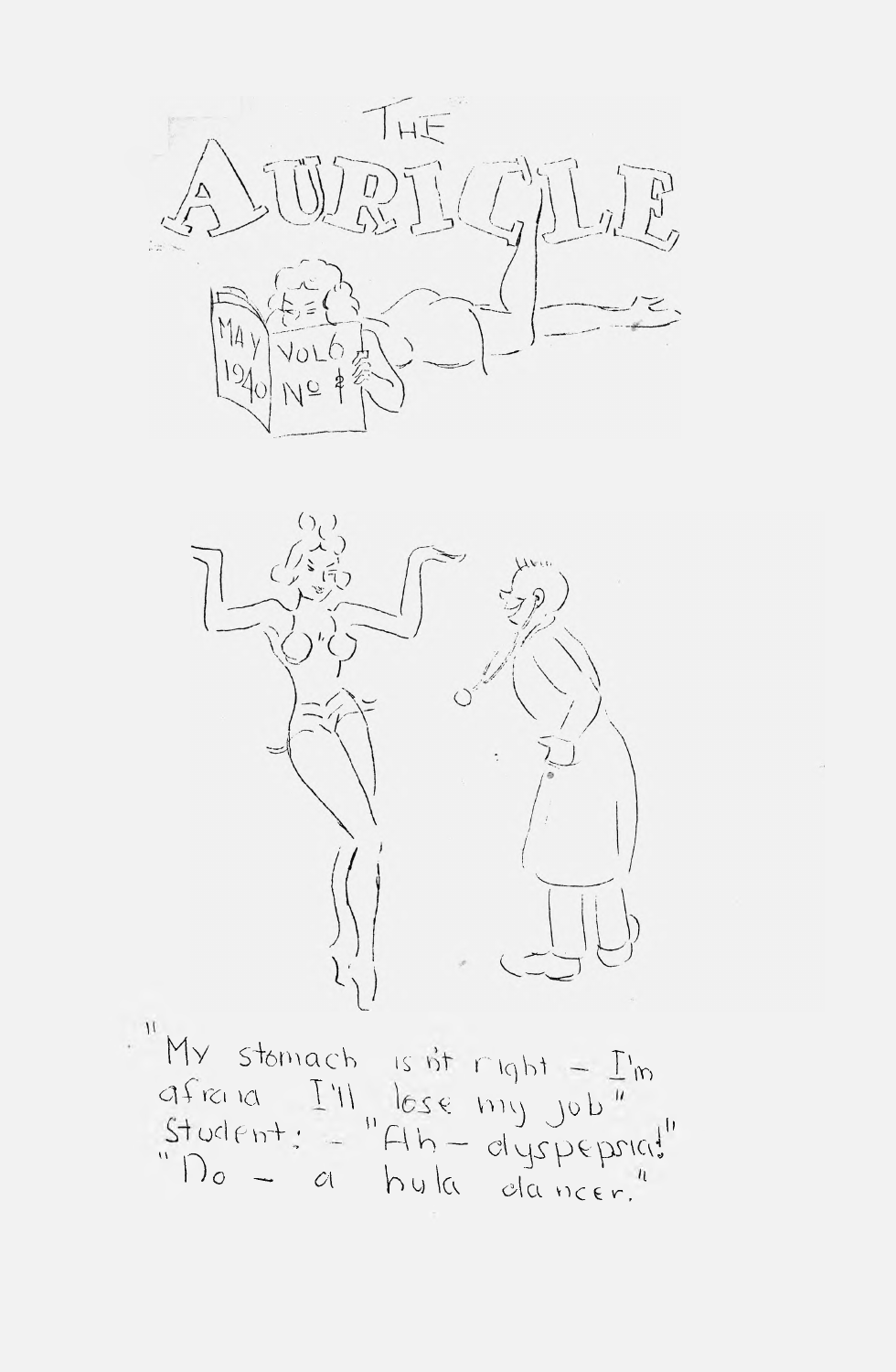# E D I T O R I A L O P I N I 0 N

# THE OFFICERS' TRAINING AMBULANCE.

The establishment of an officers' training ambulance at the University has now been accomolished, following a similar move at the University of Cape Town some little time ago.

Although the University authorities for years have advocated that facilities for training should be provided, not only for medical students but for the whole University, it is only within the past few weeks that the Defence Department has given its approval to the scheme and that the necessary organization has been set up.

Now that this has been done it is imperative that all students should ask themselves seriously whether for their own sakes as well as for the benefit of the community at large they should not throw themselves wholeheartedly into the scheme and be prepared to sacrifice the small amount of time and convenience required to ensure their being adequately trained and equipped to meet all emergencies.

We in South Africa, despite the extension of hostilities in Europe to countries which have desired to remain neutral, are still inclined to think that we can afford to wait until the war comes very much nearer to us before we need bother about what our share in it may be. If general mobilisation of the resources of the country comes, as there can be little doubt that it will it is obviously much more advantageous that, so far as man-power is concerned, the mobilisation shall be of trained or at least partially-trained individuals, rather than the gathering together of a mass of untrained and inexperienced material.

It is not to be exoected that the necessary training can be achieved without some sacrifice on the part of all concerned, but it must be borne in mind that things which are obtained without effort are seldom worth while and, furthermore, that the effort demanded of us in South Africa is surely trifling in the extreme compared with that of the people of Europe,' Yet, in the ultimate issue and beyond any question, the fate of South Africa will be decided in Europe..

The purpose of the units now being formed at the Medical School and the University is, as their names imply, to train students to become officers. An officer cannot do his job efficiently unless he has had a thorough grounding in and been put through the same evolutions and training as the men whom he is to command. He must be able to do all that they do and do it better because of his superior education. Strangely enough, this does not seem to be generally understood although one would have thought it sufficiently obvious. It would be absurd to attempt to recruit the University staff from persons who had never been students or undergone the training appropriate to their subjects and the same analogy applies in every walk of life.

We aim, therefore, at providing facilities for students to pass through the ranks of the ambulance unit, qualifying in turn for the various grades of non-commissioned officer and ultimately for commissioned rank.

In the event of general mobilisation there is little doubt that at least the final three years of medical students will be retained to complete their studies. Mobilisation of the unit as a whole is not contemplated; the sole purpose is to train officers  $^{\circ}$  may, after cualification, be employed in one or other of the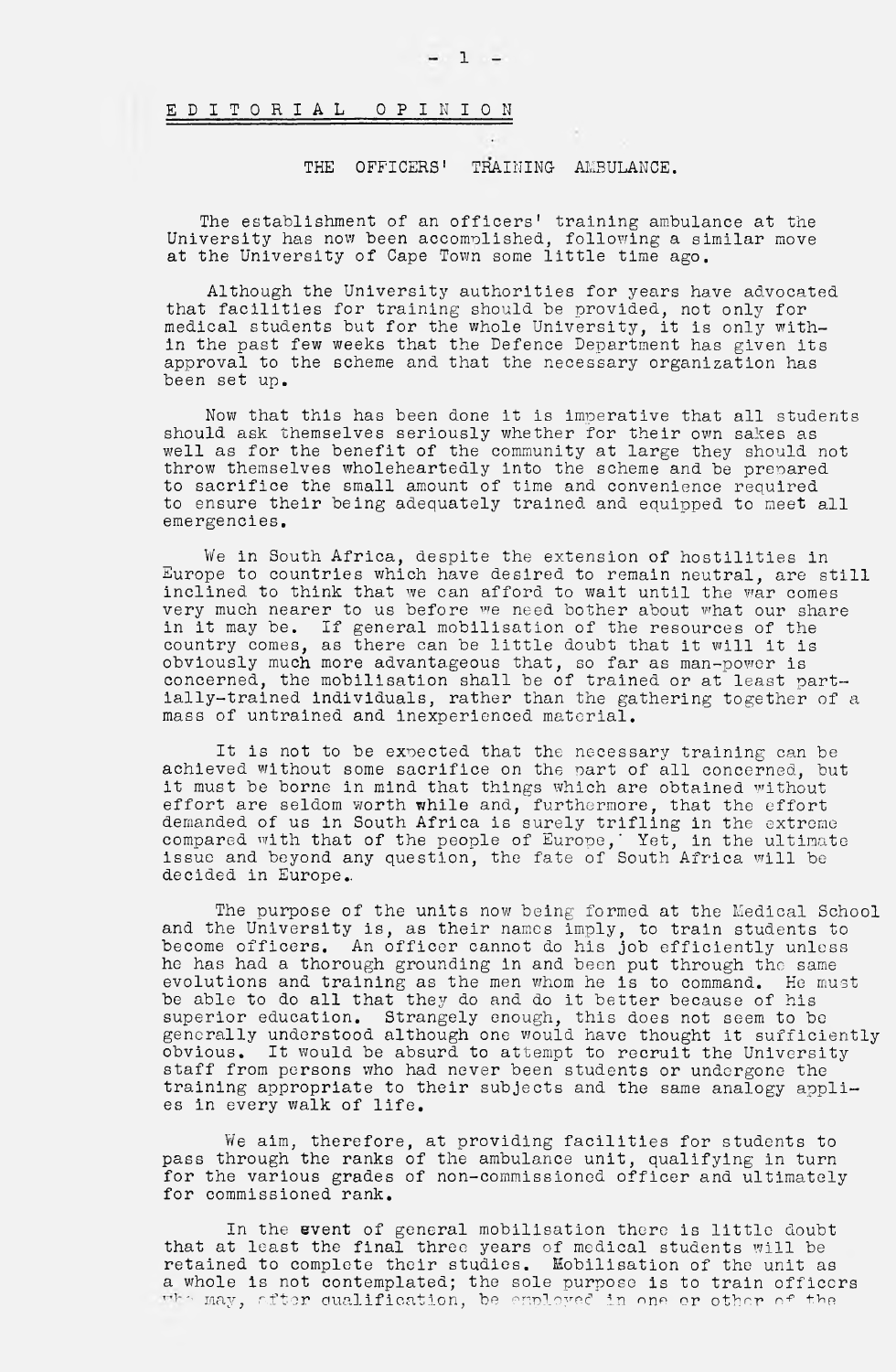EDITORIAL OPINION

A.C.F. ambulances.

As soon as he is medically qualified a student ceases to be a member of the O.T.A. but he then has the satisfaction of knowing that, in addition to being medically qualified, he is qualified militarily to take a commission in the S.A.M.C. with the certain prospect of being able to do his job with the maximum of officiency and of being an asset and not a liability to the country.

A.D.S.

(The second in our series of Guest Editorials).

----- 0O0------

T H E DINNER

The cancellation of the Annual Dinner came as great surprise. All the arrangements had been conqluded and all that was necessary was the student support. The Entertainments Committee are absolved from all blame and we think their action, in asking for an S.M.C. ruling, justified. But this should not have been a signal for the display of weak knees by the S.M.C.

The fact that a week before the function there were indications of the S.M.C. involving itself in a considerable loss should not have weighed as heavily as it did. Students are notorious for their habit of making a go of things at the last moment.

The opportunity offered, but was spurned, once and for all to rehabilitate our social status in the eyes of members of Staff and Honoraries. After last year's debauch such a vindication of the Students' high spirits seemed necessary. That some of our guests are almost as much to blame for the absence of ordinary decorum does not seem to have occurred to them.

If drink is the root of the evil, let us have a teetotal affair. The S.M.C. could give the guests a cocktail party and at the dinner itself only white wine need be served. The evening might even be terminated by an impromptu dance. The idea of creeping home in a drunken stupor would then be removed.

------ 0O0------

### PARKING PROBLEMS

Medical Students, no doubt, would be the first to support members of the profession in their fight for recognition by the Traffic Department. Arrangements that would allow the necessary time for parking anywhere without fear of prosecution would be very welcome•

It is, therefore, all the more surprising that, notwithstanding the very special appeal of our Dean, Students wtill continue to park opposite Medical House and so, themselves, help to aggravate the whole problem.

Is it not time for the student to become a little more consistent?.

---------000-------

 $\bullet$ 

 $-2-$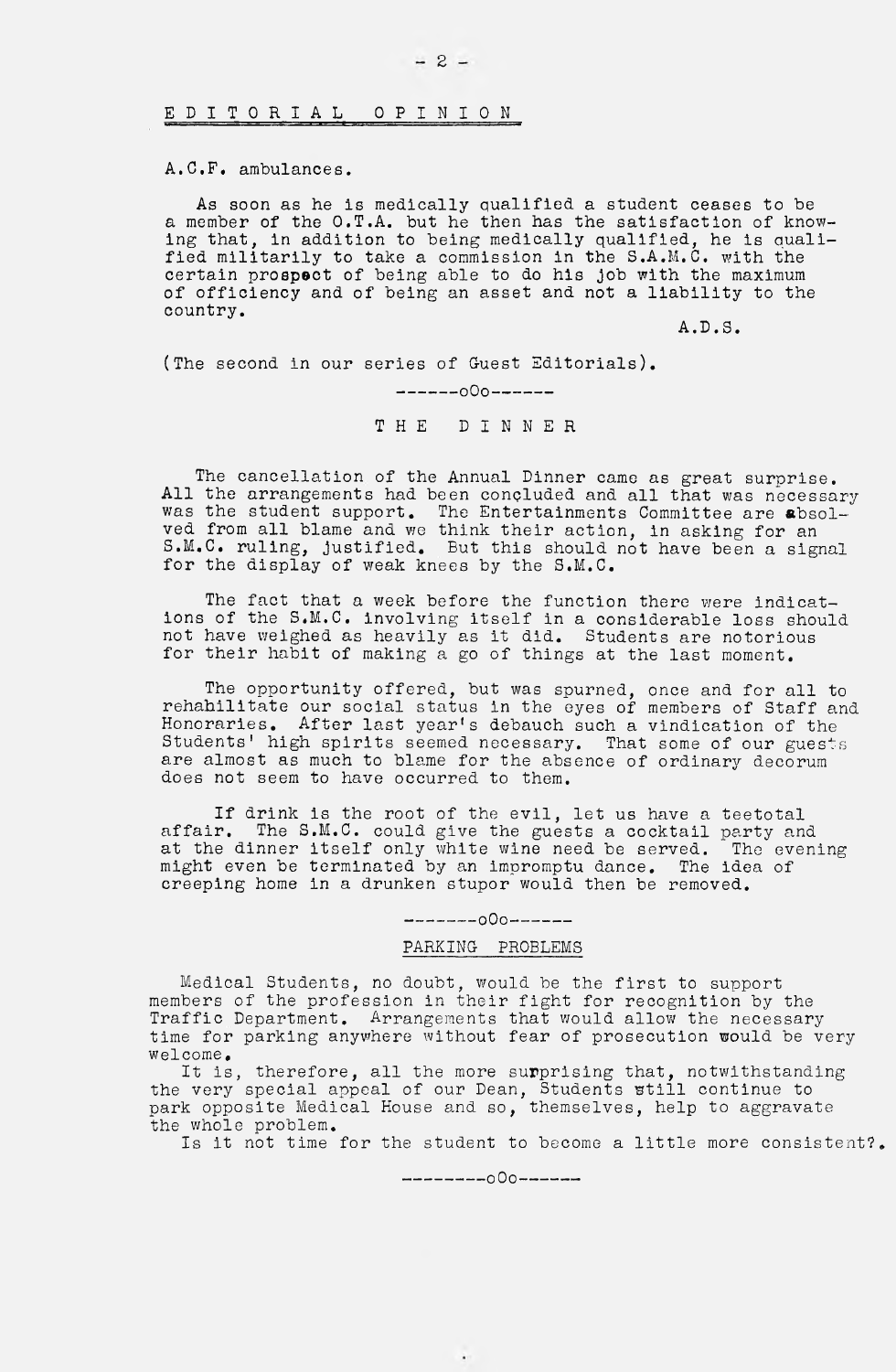$-3 -$ 

## THE EAR 'EARS

THAT general dissatisfaction is being expressed with the cancellation of the Dinner.

THAT the students feel that it is not the best way of damping their spirits,

THAT the Dean is disgusted with the litter of cigarette stubs and burnt matches in the Anatomy Dept, and has now strictly forbidden smoking in the Dissection Hall and the Vesalian Theatre,

THAT the distinguished  $6\frac{1}{2}$  years are now in the midst of a determined exam effort,

THAT all students wish them the best of luck.

THAT people are wondering whether the rugby successes of the past two weeks have anything to do with the fleeting vist of Capt.'A. Gallaway.

THAT people trust Trevor Jones will soon return to the side.

THAT there is increased evidence of what might be termed - the stiff military upper-lip,

THAT a certain senior lecturer is not able to lecture to his class, unless his favourite armchair is present,

THAT Medicals played a prominent part in Rag Fete.

THAT all students, senior and junior, are expected to participate on Rag day and help to make Rag as successful as possible.

THAT the standard of recent symposia has fallen far below that which it was expected would be maintained after the success of the first few.

THAT medicals are very proud of Messrs. Halliday (Capt.), Warren and Doman who were members of the successful Wits touring tennis team.

THAT Dr. W. Girdwood and Dr. J. Jankowitz are being congratulated on their respective engagements.

------- 0O0-------

# THE PLAY - 1940

Once again the Medical School Players arc rehearsing for their annual presentation, but this year their efforts have an added significance. Firstly they have to erase the failure of last year and secondly, they will have to acquit themselves very handsomely if the full benefit of playing in the University great Hall is to be derived,

"The Wind and the Rain" by Merton Hodge will be staged on June 20th, 21st, 22nd and rehearsals are proceeding very well under the able guidance of Miss Cecilia Colley. As the play deals with the lives of Medical Students in Edinburgh,there will be plenty to interest medical students here.

The Play deserves the support of all students and the prices are within the reach of all.

------- iii------

TO CORRESPONDENTS;

 $\sqrt{MUSCIUS}$  - Will use in next issue  $\mathbf{d}_{\mathbf{u}}$  ditto.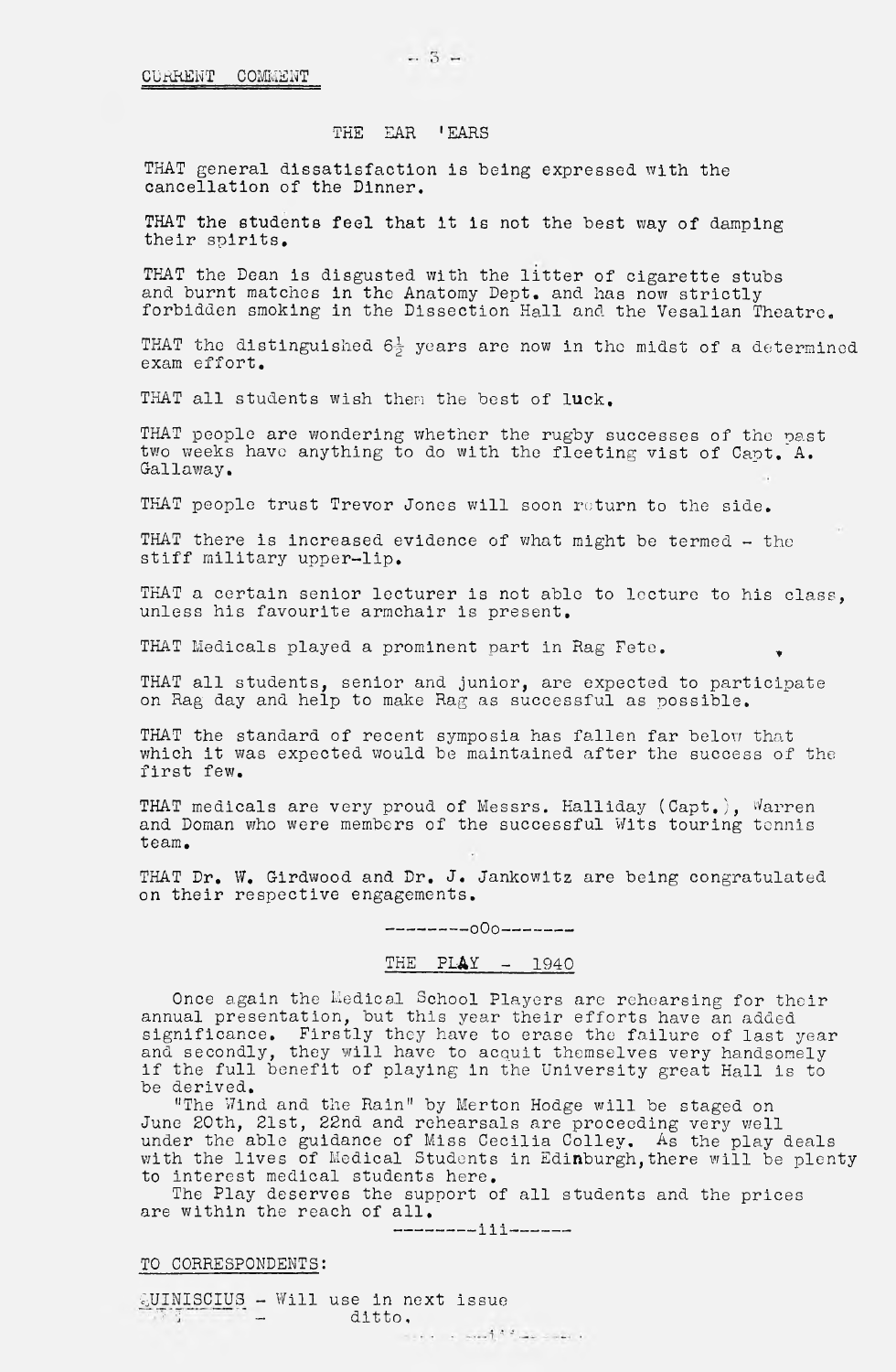It would be well, at first, to place on permanent record our sincere thanks to all those responsible for the success of the Conference. The Onderstepoort Committee, Messrs. Bishop, Foull, Loveday, Cavannagh and Veldman, deserve all praise for a well prepared plan of action.

 $^{\texttt{After morning}}$  tea we adjourned to the Library Hall where the Conference was opened by Dr. P.J. Du Toit who extended an official welcome to the Wits Delegates. He applauded the contact of Medical and Vetinary students.

"The atmosphere of friendliness and collegiality is one I welcome heartily and hope to see continued regularly" said Du Toit. He said he thought that these meetings must be to the mutual benefit off all and should help in comprehending the other mans point of view.

Mr. A.J. Leontsinis thanked Dr. Du Toit for his kind remarks and explained the regrettable absence of Mr. K.L. Allan, Chairman of the Cultural Activities Society, who was responsible for the arrangements at the Medical School.

### THE PAPERS

Mr. H. le  $\mathtt{Alice}$  read the first paper on Milk Hygiene and  $\mathtt{death}$  with statistics to show the value of milk as a food. The amount of milk consumed daily per person here in South Africa is low and when thd native is included, almost negligible.

Mr. Bishop's paper dealt with the factors concerned with milk production and the health of cows, "The modern cow has been Induced to produce more milk than Mature intended". Unless placed on a national basis, investigations towards production of tubercle free milk will continue to be haphazard.

The biochemistry of Milk was dealt with, after a fashion, by Mr, Luck (Wits). His future attempts will be watched with interest.

Mt. Foull (O'P) gave a comprehensive account of the methods to be adopted in assuring a clean, safe, pure supply of milk. The three factors, cows, dairy and milkers play as Important a part as distributor and consumer.

This ended the set papers on the subject and the discussion which followed was very limited owing to time. When Mr,. Kagan began to delve into the socio-economics of the position, the Chairman said he felt that that was an entire subject for discussion by itself and was, therefore, reluctantly compelled to curtail such discussion.

The Conference was adjourned at this point for lunch.

In the afternoon a short period was devoted to discussion of the subject of the morning session and after Mr. T. Gillman and Dr. Gluckman had spoken, the subject for the second session was opened,,

### ABORTION;

Mr. Shippel surprised his colleagues by a splendid rendering of the subject of Abortion. His diagram was a piece of good work,  $A^+$ more complete and satisfactory account it would be difficult to get anywhere.

The next paper was read by Mr, Veldman (O'P) who spoke in Afrikaans. He dealt with abortion in cattle and had it not been that he had to rush his paper, it would have proved as interesting and informative as the previous speakers. As it was he had barely enough time to make the most important observations on the subject,

Mr. Rice spoke in his characteristic style on the evils of legalisin abortion, indications for procured abortion and the subject of criminal abortion. His remarks on the last point were made with gusto and received with delight,

The discussion which followed was again limited and only Mr.  $\blacksquare$ Gillman and Dr. Gluckman were able to speak.

### SOCIAL;

Cocktails at five in the men's residence proved very acceptable and one was able to drink in the spirit of the day.

A highly successful dinner and dance followed at the Metro Hotel, where  $\overrightarrow{Dr}$ . Du Toit, Mr. G.ST.L. Warren and Mr. Bishop were the speak-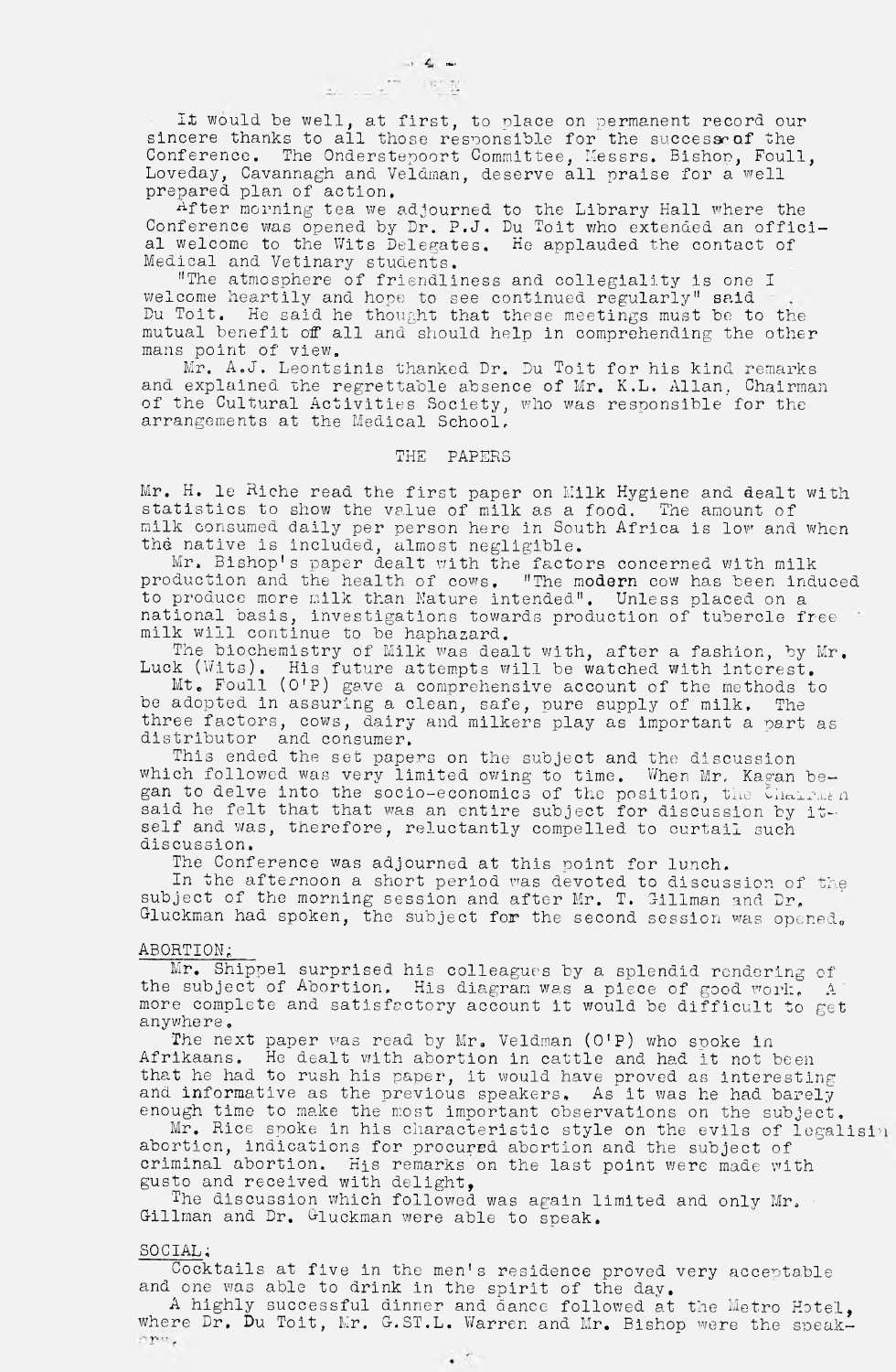# Anti Whispering Campaign

Don't ever make love in a buggy, For horses carry tails.

----- oCo-----

As man draws near The Common goal Can any plight be sadder Than his, Who's Captain of his Soul But can't control his bladder.

(Sidney M.J.)

# $----- 000---$

"Reflections on Ascheim Zondek" Or "Hell hath no fury like a woman spermed"

(Sidney M.J,)

# SONNET TO NURSE

----- oOo------

Fair Maid in white who standeth by my cot; When you are near my slackend pulse doth quicken, When you are close, I cease to mourn my lot; Ana I rejoice that I did lately sicken. My heart leaps up when I behold a rainbow in the sky, But not as high as when you make my bed; For when you tend my wounds, I heave a sigh And thank my lucky Stars I'm not quite dead. Yet I'm afoared that life is made mundane, By attention dull of Fan and bottle, When even "love" is listed under "Brain" And daily motions all emotions throttle. Oh Nurse! I feel a feeling in my heart, Pray mark it well - but not upon a Chart.

 $J.F.R.$ 

"Cows can be infected with Humanis type of Tb bacillus"

Depends on the type of Cowl

## $------ 000------$

All the worshippers of Venus are sincerely glad they've seen us When Nemesis o'ertakes them in their trade; And even very shy men, narrow devotees of Hymen, May invoke our patron Saint Lues' aid: So if you need our assistance, don't maintain that haughty distance -In our clientele all classes freely mix. See, they flock from rich and mean street up to Hospital Hill and Smit Street! Ring us up - our number's EHRLICH 606.

Acknowledgement to "R.B.P." - St. Barts H.J.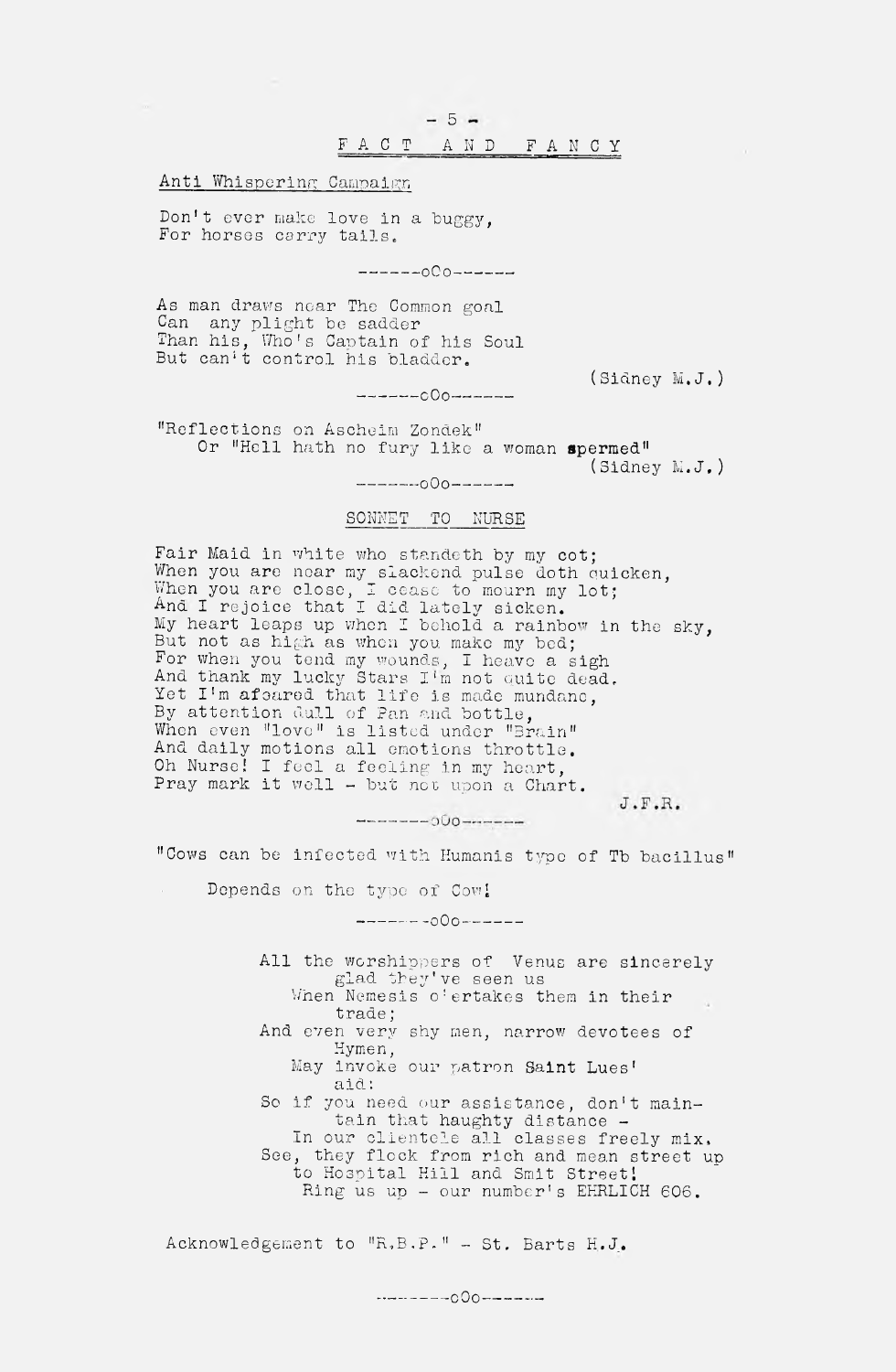# $\circ$   $-$ L E T T E R S TO T H E E D I T O R **MEDICAL DINNER**

The Editor,

Sir,

The cancellation of the Medical Dinner is virtually an ostracism by the general body of Students, evidently indicating their disapproval of the individual behaviour on part of our very hetereogenous society. Naturally every student should not take offence at these remarks as they do not apply to all of them, but it would be worth everybody's while, if they considered the following, maybe, pungent, statements:-

- 1. Is a traditional practice such as the Medical Dinner to be abolished because of sheer lack of student support?
- 2. Are most students not old enough to decide definitely a week beforehand whether they can go to an important affair?
- 3. Do certain medical students lack a mature sense of responsibility in conducting themselves in public?
- 4. Must organizing committees run after students to ask them to entertain their teaching staff?
- 5. When alcoholic beverages are available, is it not shameful and rank bad manners for students to overstep, in public, the mark of gentlemanly decency? Stuporose and obstreperous exhibitions are not in the slightest conducive to an average tolerant society's good humour.
- 6. Students are too apt to indulge, in delightfully vague and ambitious talk and criticism, but the very crux of our future is the practice of knowledge.
- 7. What is desirable of the student body is sound action as a whole and some support of leading organisations. This disinterestedness does not apply only to the Medical Dinner but to important lectures and to various debates arranged to encourage progressive thought and action.

Yours otc., A.J.L.

### ------ --- oOo-------

MEDICALS ARE NOT FUNNY

The Editor,

Sir,

This year's Wits Wits is regarded by most people to be up to the standard of, if not even better than, last year's issue. It must be understood that the standard of the paper depends not only on the ability of the Editor, but also, to some considerable extent, on the support he receives from students in the way of contributions.

I have noticed that Wits Wits has met with ouite a lot of criticism from Medicals. They seem to think that there is plenty of room for improvement. I would like to point out that Wits Wits, in attempting to be purely funny, sets itself an extremely difficult task. Medicals would, however, be fully entitled to criticise, if they themselves were prepared to do their share in the way of contributions, But I learn from the Editor of Wits Wits that he received only one item from the Medical School! There must be, and are, at least a few Medicals who are fully capable of producing witty articles, but are just too lazy to take any interest in the welfare of Wits Wits.

This is a most inexcusable state of affairs, and I sincerely hope that those who have the ability, will in the future make some effort to support this student paper. But what I implore is, don't just sit back in an easy chair and criticise.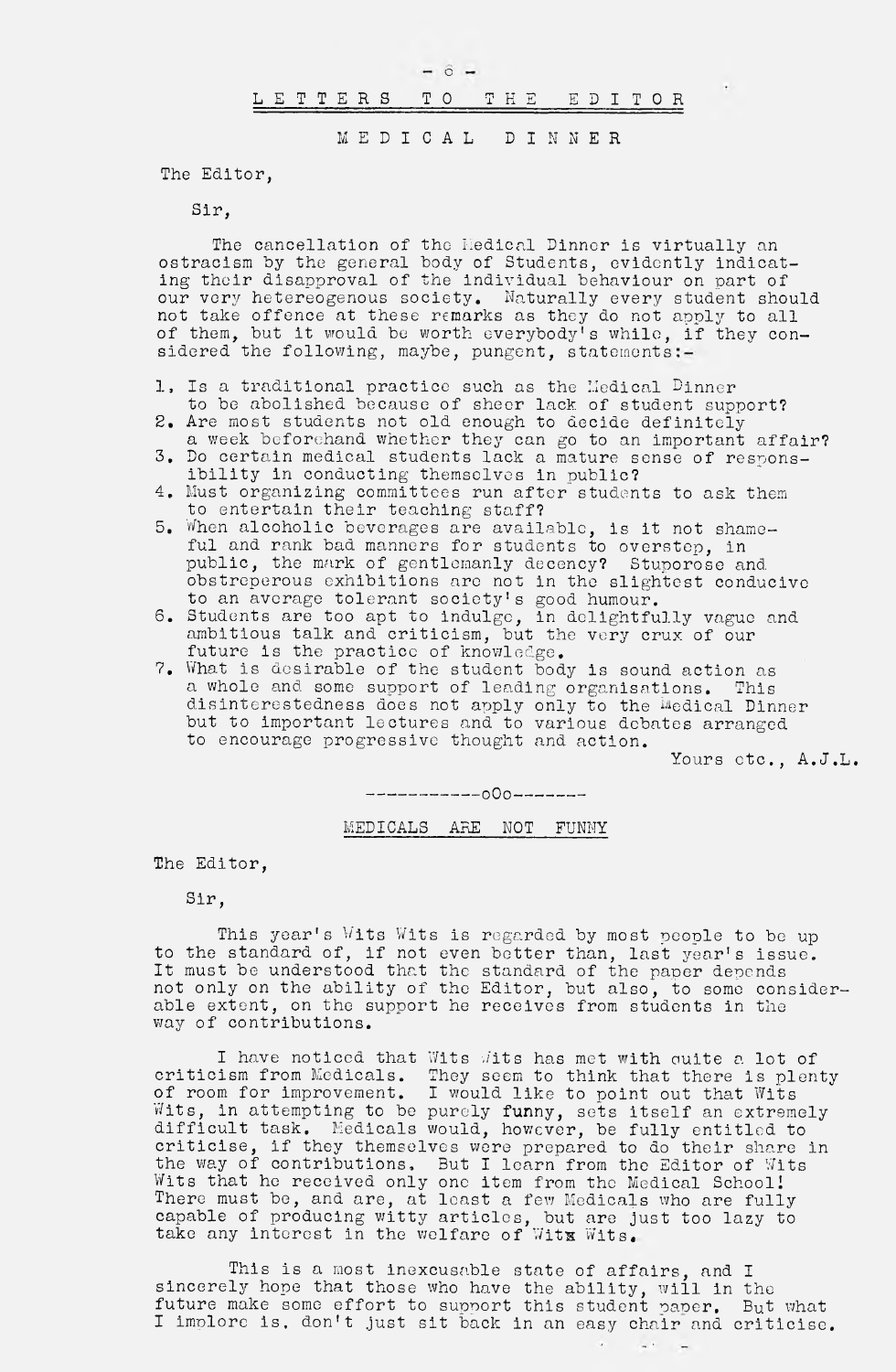### THE HEIRESS.

 $-7 -$ 

# by "RAMON DUNYAN"

This particular dame I'm telling you about, seems to come straight off the cover of one of those "True Romances", or something like that. She makes the other girls in the town look silly. All the guys fall for her, like they tell me Rome fell, She always gives as much bounce as any golf ball, and has about as much back-chat as ah echo.

Well, this same dame finishes school; and starts to nose around for some other pastime. She hears about a profession called Medicine, and, with the aid of a little grey matter, soon finds herself installed at the Medical School. The guys she meets there call her The Heiress. This is due to the citizen whom the dame calls her Pop. This guy's got plenty, and in fact, so much to spare, that he even sends  $\texttt{Nuffield}$  a couple of quid every month. The Heiress knows her potatoes, so she just sits around most of the time, waiting for Pop's own personal Ascension Day.

As time passes, the Boss of the Faculty has a shrewd idea that this dame knows less about Anatomy than is good for her, He plans to give her a viva, and reckons he can make her look really silly, The Heiress doesn't turn a hair and sidles into his room as calm as a cabbage. Here the Boss shoots a hot one about some artery straight at her. This artery happens to be something new in the dame's life, but she takes a chance and let's him have an answer, quick. The Boss knows a good deal more about Anatomy than marbles, and he lets the dame know that he considers tnat she has been talking more than nonsense about this artery affair. The Heiress thinks fast, on account of the fact that she has got it pretty clear that she is now in the middle of a tough spot. She gets under control, and in a flash she lays the Boss  $\varepsilon$ bet about this matter. In fact, she bets him a tenner that he is slipping up over this artery. The Boss is shaken really badly, and he reckons that it's on the cards that this dame is right. He hasn't got so many tenners that he'd like to chance a bet. anyway, The dame is looking more than confident, too. He tells her she's got it right about this artery, he was only fooling. He doesn't pump her any more, either, in case she causes any more trouble.

The Heiress get through her whole course by using this gag. She qualifies, but then she soon turns up the profession. This is on account of the fact that she makes so many people dead, and this makes her sore. The other day her Pop dies, sc I reckon that very soon she finds the right guy.

H.C.

# ---------000-------

# "THE THREE RACKETEERS"

It was with mixed feelings that the "Three Racketeers" slouched up the University drive to attend the first parade of the Officers Training Ambulance.

Their conversation was more or less on these lines: "What do you think we'll do tonight?" said the first.

"Well, I suppose the sergeant will come round and measure us for our uniforms, and ask what size boots we take", replied the second.

"Maybe he'll ask us our Christian names", volunteered the third, with a sarcastic smile.

The scene was changed. Sharp commands were ringing out. Four or five squads were carrying out the various manoeuvres in response. A whole scuad turned smartly to the right, with the exception of one man who turned left. "There's only one right in the army", snapp-"There's only one right in the army", snapped out the sergeant.

"I didn't hear your command", replied the rooky $\surd$ 

*h i*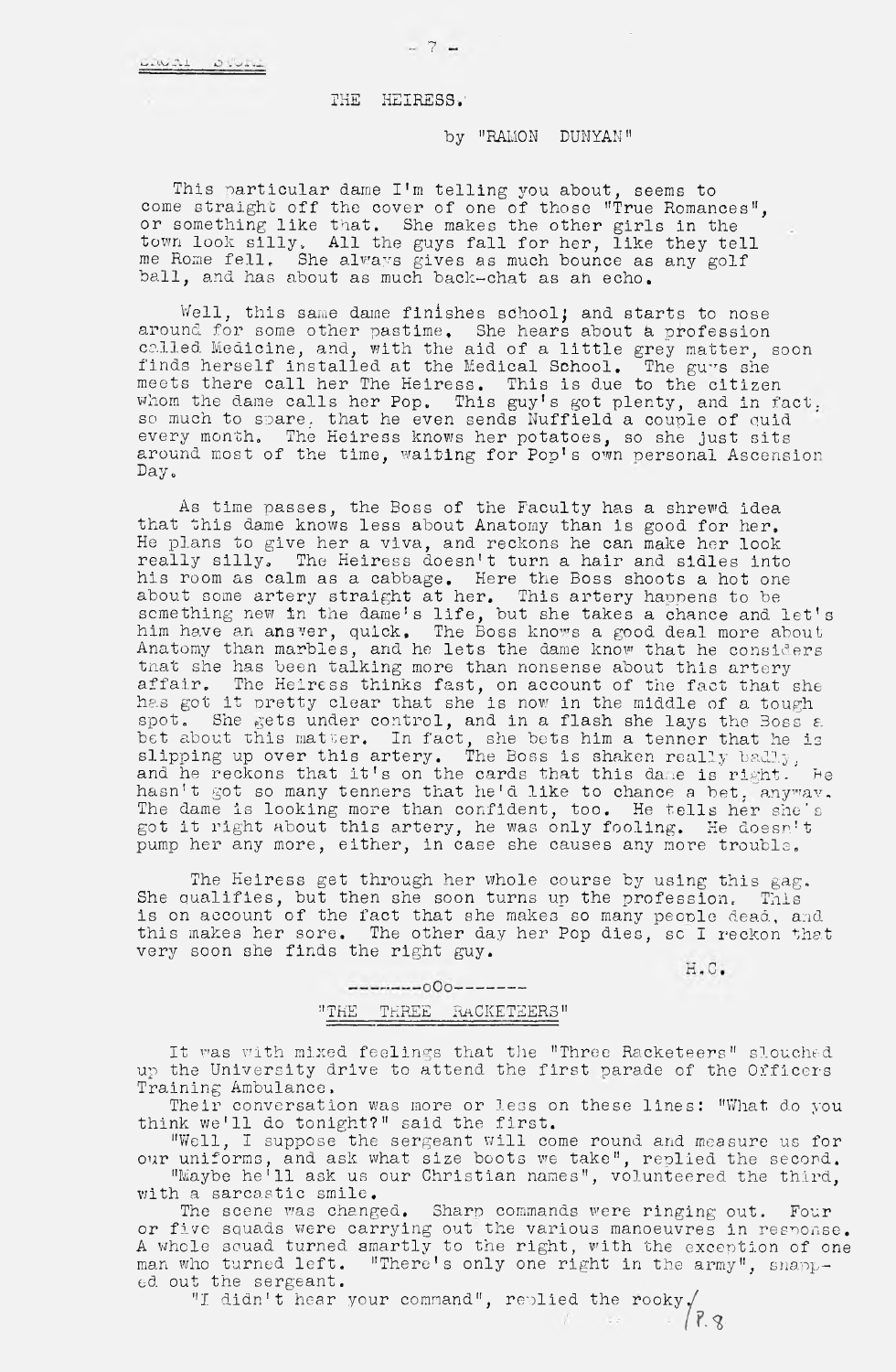# FOR WOMEN ONLY

 $-8 -$ 

One fascinating thing about the Women's Common Room is the notice "For Women Only" which all men make a point of reading whenever they have the opportunity to enter Yo sacred portal. Certain persons had an official opportunity on Wed. May, 8th when some very distinguished men, including Yours truly, were present at the invitation of our Senior Woman Student, Martha Slabbort, and the members of the Common Room Committee. We came to break a bottle of champagne (actually we drank tea) over the splendid new chairs and desks which have just been installed, The hostesses were most charming and provided an excellent tea cut of their own pocket. Our Secretary for Supplies used the occasion for a high power sales talk on the specially imported flapjacks with the Medical Crest, One is shortly to be raffled and the proceeds will be devoted to purchasing our specially imported ash trays and what note*l*

# THIRD YEAR CLASS SOCIAL

The organising Committee are to be congratulated on a very fine success. The writer thanks them for the cigarette case he won in their novel nevelty dance.

The Presentation of the 1039 Class prizes was the most important item and Dr. Strachan and his staff deserve the praise of all for instituting the scheme. The form of the prizes, Five Pounds hard cash is betternthan any other. For having displayed the greatest aptitude for Pathology, C. Gettliffe received the Pathology prize and Mr. A.G. received the prize for the best student of the year, Each replied suitably and Mr. Gettliffe made some touching remarks which were taken in very good cheer by those for whom they were intended. Mr, Oettle

Dr. Strachan expressed the hope that some good would come of this prize scheme and visualised special bursary. the possibility ox

The Committee consisted of Messrs. Mirlin, Mendelowitz and Gonski and the Misses Bronks and Hingle. Among those present were Dr. and Mrs and Miss Strachan, Dr. and Mrs. J.G. Becker and Dr. C. Chatgidakis.

------- oOo---------

# DIARY OF COMING- EVENTS

RAG- BALL — WANDERERS — SATURDAY, 25th MAY. INTERVARSITY DANCE - NEW UNIVERSITY HALL MEDICAL BALL - WANDERERS - JUNE 5th OPENING- OF HREAT HALL — JUNE 10th, "THE WIND AND THE RAIN" .. GREAT HALL - JUNE COMMERCE SWING BALL - 28th JUNE. N.U.S.A.S. CONFERENCE - 1st WEEK OF JULY. - SATURDAY, 1st JUNE 20th, 21st, 22nd,

------- O0o---------

# Continued from page 7

"That's a lie, and. if it's not a lie it's a untruth," was the sergeant's crushing reply.

So the drilling continued, a little light relief being provided here and there by a sergeant tripping over the mat, or by one of the officer's (drawn from the Medical School staff) amiable salute to one of the considerably smarter sergeants. At long last came the order to dismiss.

Three figures were marching smartly down the drive towards the University gates. Chests were thrust out, arms swinging, heads held high, the "Three Racketeers",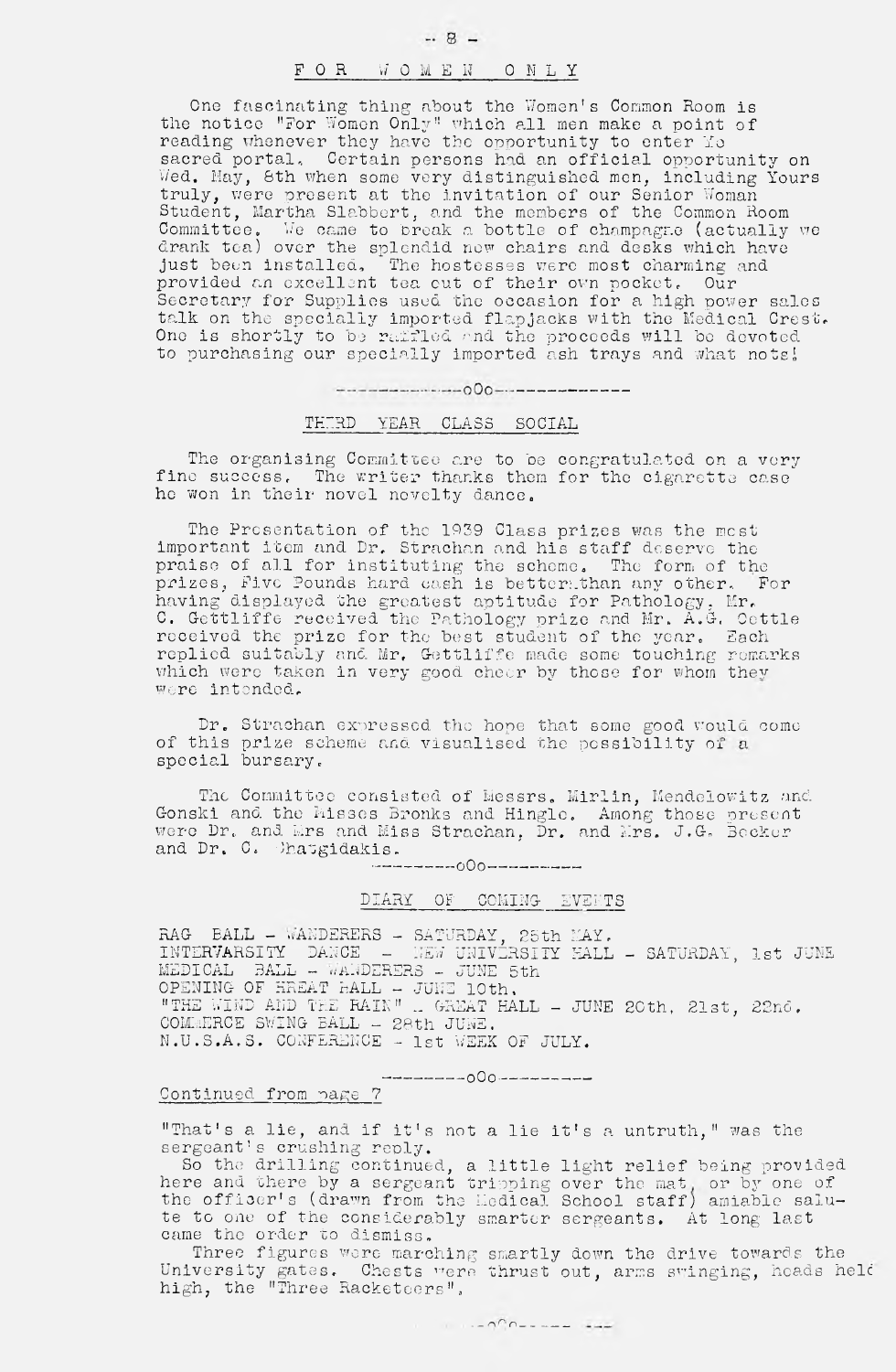# A PAGE FOR SPORTS MEN

#### ATHLETICS

Although the part played by Medicals in bringing home the spoils of Intervarsity for the Sixth time in succession was the most important contribution to Wits' effort, the whole team is to be most heartily congratulated on its success. Special mention must be made of Victor Turnbull whose fine win in the 220 and record in the 440 was a great achievement. More power to your elbow Vic! Ken Warr came up again with a rattling fine performance to win the half and set the Captain's example.

It is a great pity that a one mile walk event does not figure in the Intervarsity programme, for in Louis Eisenberg Wits have the outstanding mile walker in South Africa to-day. Following on his annihilation of the University record with a time of 7 mins, 8 secs., he accomplished the remarkable time of 6 mins. 55 secs a week later in a special handicap event. This time in only 11 secs, outside the South African record established some 20 years ago. The record is now in danger and Eisenberg is confidently expected to set up a new time next season. Go to it Louis!

#### RUGBY:

The tour during the short vacation did not prove at all successful. It is thus all the more satisfactory that in their subseouent match in the Grand Challenge Competition they were able to acouit themselves so handsomely at the expense of Unicor, who were made to bite the dust for the first time this season, and Wanderers. Veritable giant killers indeed, but it is hoped that it wi?l not prove a flash in the pan.

### TABLE TENNIS

In the last issue it was said that the Club was dying a slow unnatural death. This has stimulated the Chairman to inform us of their activities. As a result we have to change our opinion of the Club and now we trust they'll go from strength to strength..

### Results

 ${\tt 1st}$  Team: Beat Y.M.C.A. 18 - 9; Beat Blue Triangle 17 - 10; Beat Southern Transvaal 16 - 11.

Kagan, Rogalsky and Goldberg have been the most consistent scorers.

2nd Team: Beat Kensington; Beat Johnstone; Beat Commerical; Lost to Tramway Clericals.

The Captain, Reichman, has set a high standard for the 2nd Team and on only the last occasion have the team, as a whole failed to respond.

#### ICE HOCKEY

After winning the A section of the league the Club fought its way clear to the final last Saturday night. It was a great pity that they went down to the Lions in this match, but, nevertheless, the Club has had a very good season and we are proud of its success.

#### INTER FIRM TENNIS

The special side Mr. Douglas's firm have won the Cup this year. The team consisted of:- Mr. Lurie, Dr. Josselsohn, Warren (Capt.) 'Woods, Coll and Gordon. Prof. Brebner's firm lost a closely fought match by one game.

---------000------

SPORTS EDITOR:

 $\label{eq:3.1} \begin{array}{cccccc} \lambda\cdot\alpha & -\lambda\alpha & & \alpha\cdot\alpha \end{array}$